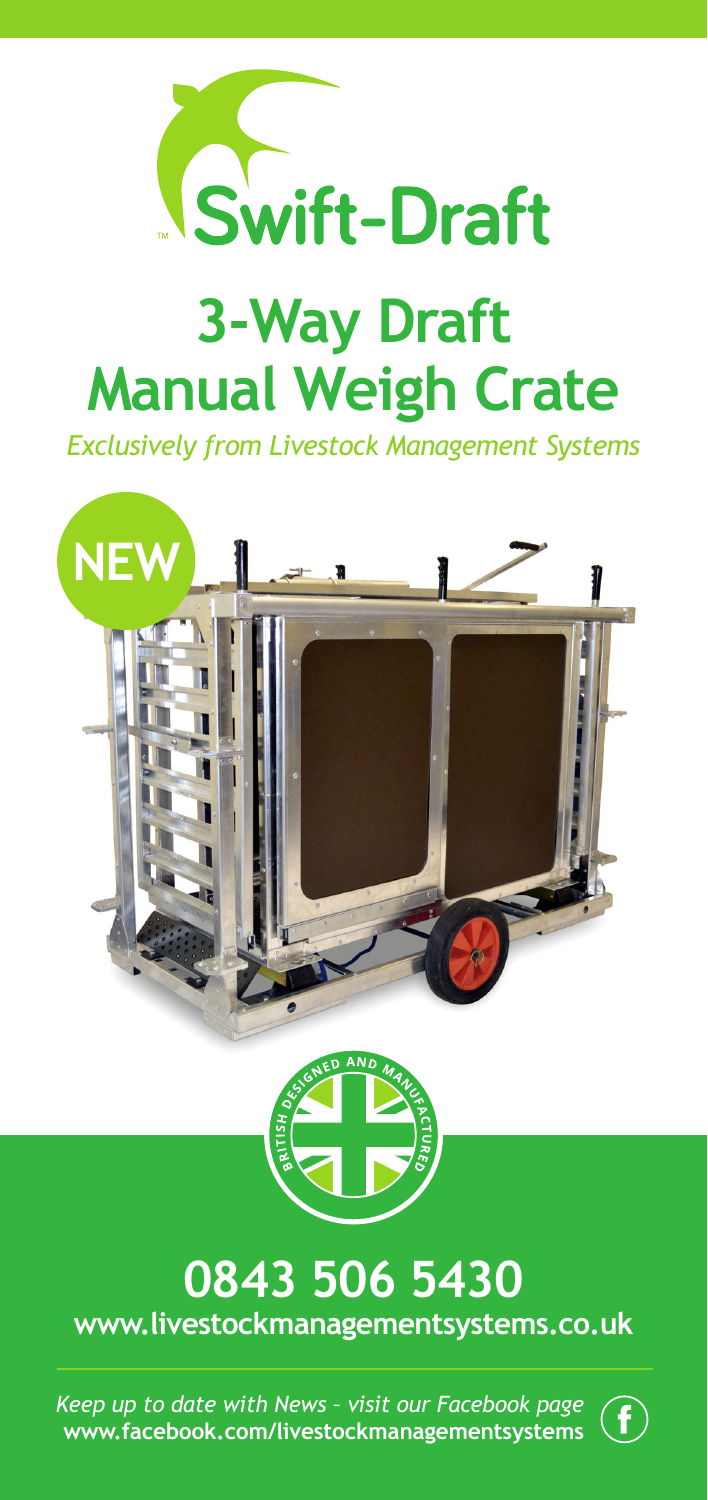

# **3-Way Draft Manual Weigh Crate**

## **SWIFT-DRAFT WEIGH CRATE** FEATURES & BENEFITS

- Unique rivet-based construction in highgrade lightweight alloy
- Friction-less, heavy-duty alloy sliding entrance and exit gates
- Retractable spring-loaded, solid-panel side-drafting doors
- Adjustable side-panel to prevent sheep from turning around
- Unique anti-slip, matt-finish floor panels for good grip and easy cleaning
- Ability to adjust lead-in race width on weigh crate entrance
- Multi-purpose "anti-jump" bar c/w EID stick reader option
- Utilising latest bluetooth technology for cableless operation
- Supplied with large wheel transport kit for ease of movement
- Available in both right-hand and lefthand entry versions
- Eligible item within the Welsh Farm Business Grant Sheme.

*Exclusively from Livestock Management Systems*



BRITISH DESIGNED AND MANUFACTURED, available only directly from a BRITISH COMPANY with a reputation for support and service of their product range



**0843 506 5430 www.livestockmanagementsystems.co.uk**